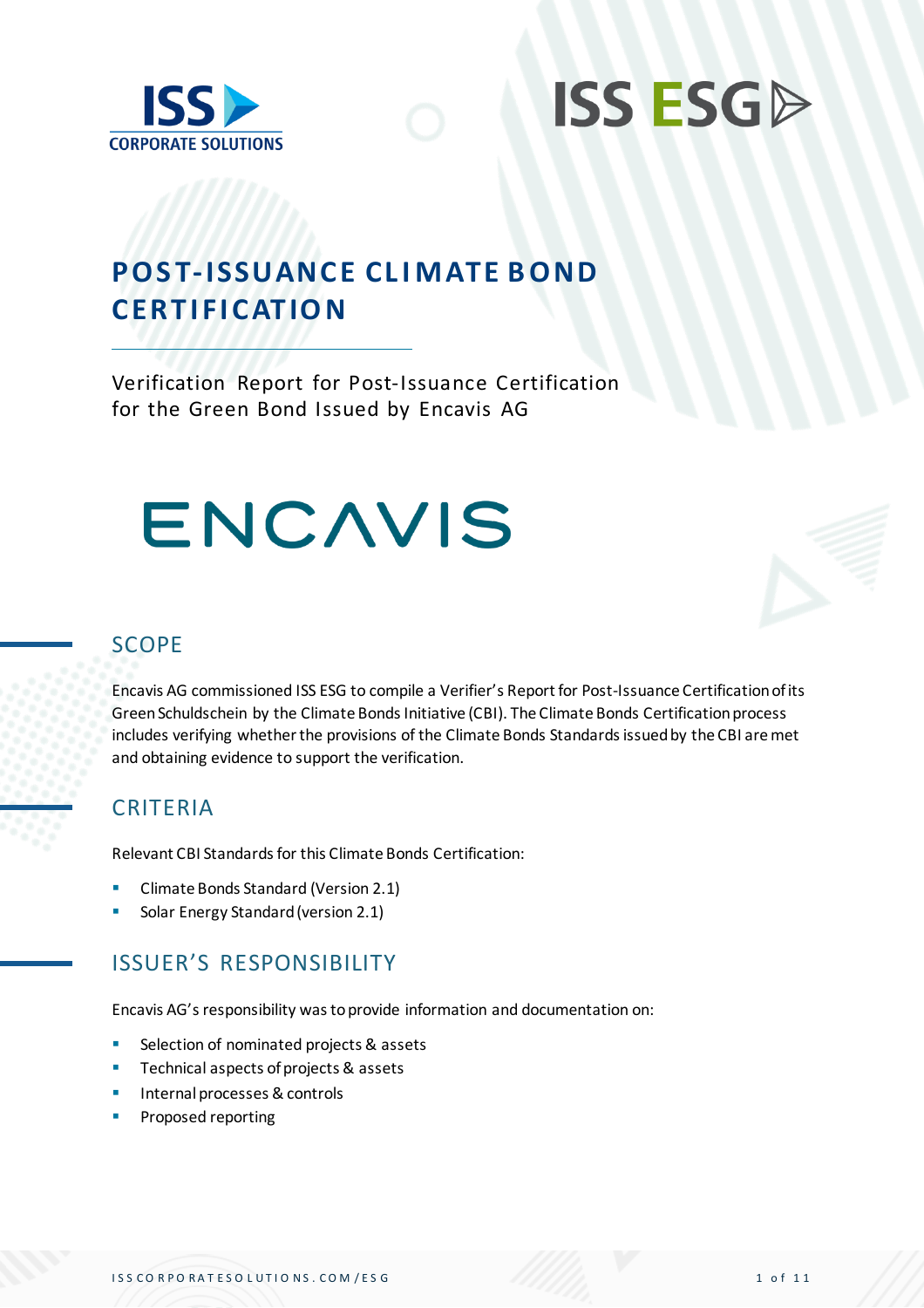# **ENCAVIS**

# ISS ESG's VERIFICATION PROCESS

ISS ESG is one of the world's leading independent environmental, social and governance (ESG) research, analysis and rating houses. The company has been actively involved in the sustainable capital markets for over 25 years. Since 2014, ISS ESG has built up a reputation as a highly-reputed thought leader in the green and social bond market and has become one of the first CBI approved verifiers.

ISS ESG has been conducted this independent Post-Issuance Verification Process of the Green Schuldschein issued by Encavis AG based on the Climate Bond Standards 2.1. and in line with the limited assurance procedure defined by the International Standard on Assurance Engagements other than Audits or Reviews of Historical Financial Information (ISAE 3000).

ISS ESG's approach to assess whether the issuer's Green Schuldschein meets the criteria of the Climate Bond Standards 2.1. is as follows:

- The issuer provided an overview over the assets to be included in the Green Bond asset pool and the relevant processes and documentation regarding the proceeds (e.g. use of proceeds, management of proceeds) to ISS ESG.
- The issuer filled in a questionnaire that covers all criteria of the Climate Bonds Standard 2.1.
- **•** The issuer provided background documents that elaborate further on the information mentioned in the questionnaire.
- Using the questionnaire and background documents, ISS ESG carried out an assessment of the CBI criteria. In case any answers were unclear, ISS ESG contacted the issuer for more details and clarification.

The engagement with Encavis AG took place in January and February 2020.

# ISS ESG's BUSINESS PRACTICES

ISS has conducted this verification in strict compliance with the ISS Code of Ethics, which lays out detailed requirements in integrity, transparency and objectivity for the ISS business and team members. It is designed to ensure that the verification is conducted independently and without any conflicts of interest with other parts of the ISS Group.

## RESTRICTION ON DISTRIBUTION AND USE OF REPORT

This Verification Report for Climate Bonds Certification including all documentation provided alongside is intended for the use of Encavis AG and the Climate Bonds Standard Board. The present document may be published by Encavis AG, CBI and ISS ESG. CBI and ISS ESG agree to publish the report with the consent of Encavis AG.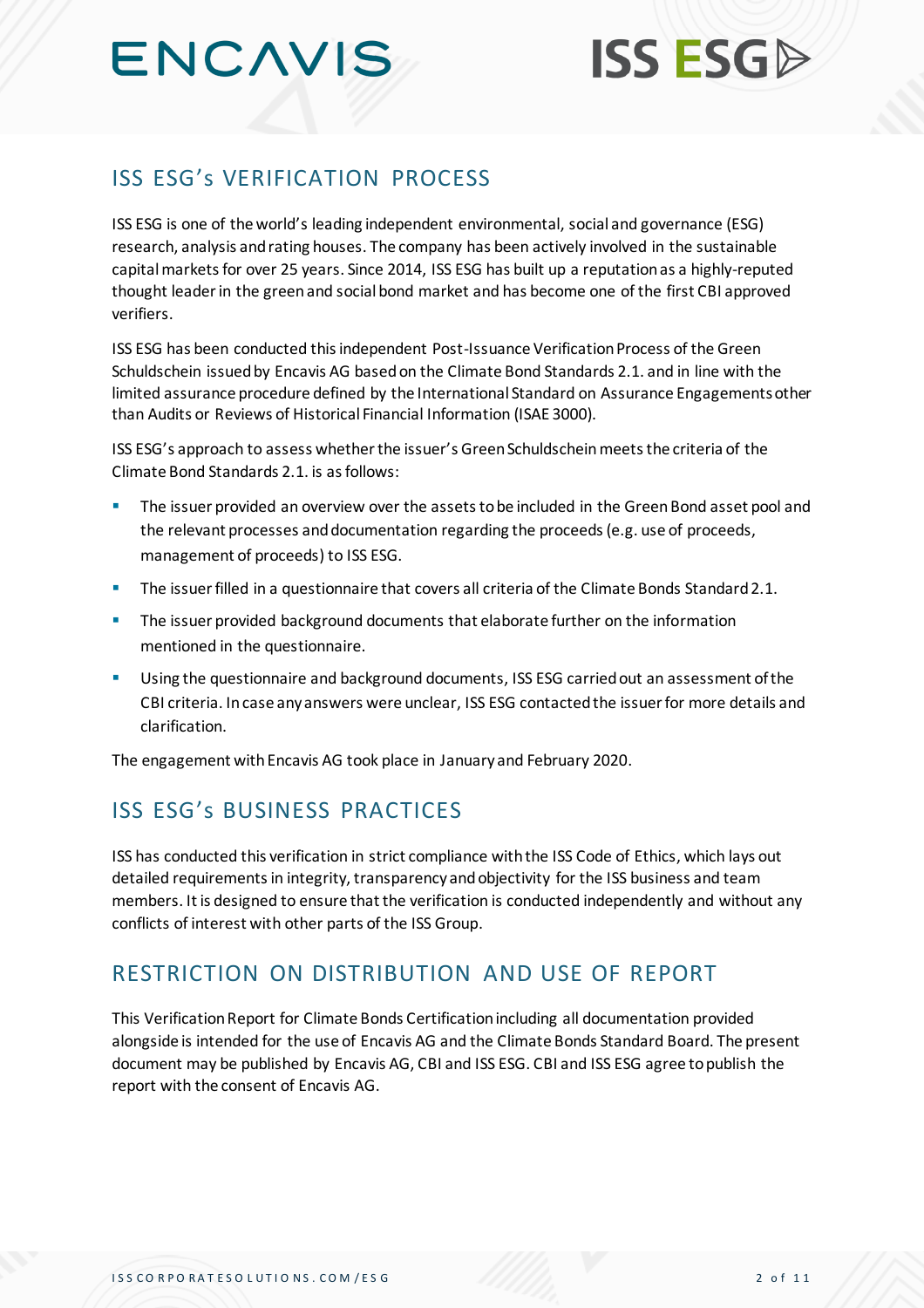



### OPINION

Based on the limited assurance procedures conducted and evidence obtained, nothing has come to our attention that causes us to believe that, in all material respects the Issuer's Green Schuldschein is not in conformance with the Climate Bonds Standard's Post-Issuance Requirements.

1 leyes

R O B E R T H A B L E R ISS ESG Munich, 21 February 2020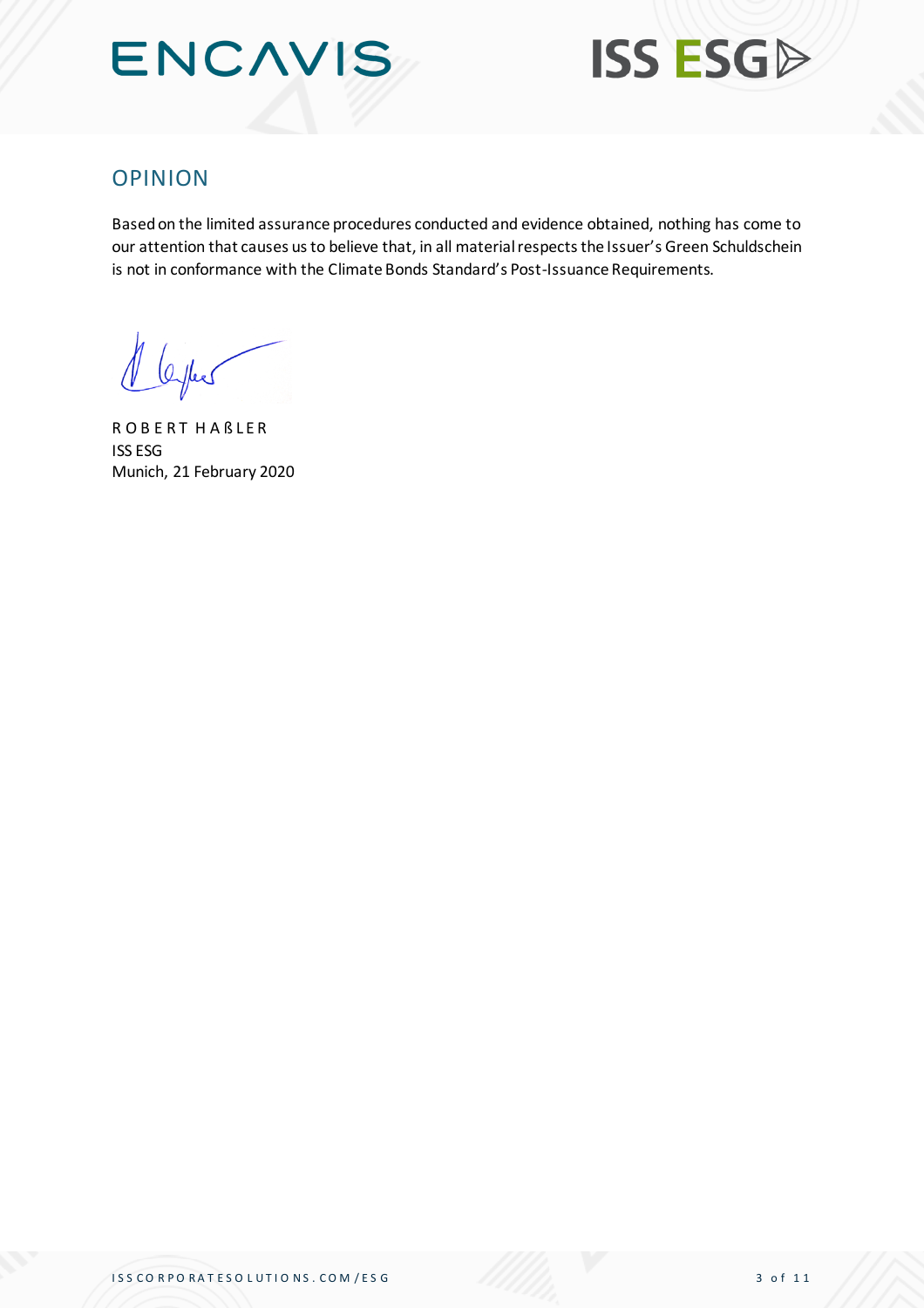# **ENCAVIS**



### **Disclaimer**

Copyright © 2020 Institutional Shareholder Services Inc. ("ISS"). This document and all of the information contained in it is the property of ISS and/or its subsidiaries. The Information may not be reproduced or redisseminated in whole or in part without the prior written permission of ISS. While we exercise due care in compiling this document, we assume no liability with respect to the consequences of relying on this information for investment or other purposes. ISS makes no express or implied warranties or representations with respect to the information.

### **About ISS ESG**

Since March 2018, ISS-oekom has been a member of the ISS family, sitting within the ISS ESG business unit, which also includes ISS-ethix and ISS-Climate. ISS ESG provides high quality solutions for sustainable and responsible investment and corporate governance. The External Review team, covering Second Party Opinions (SPOs) and Climate Bond Certifications is made up of colleagues across ISS ESG, from ISS-oekom and ISS-Climate.

Originally founded in 1993 and formerly known as oekom research, ISS ESG is one of the world's leading ESG research and rating agencies for sustainable investments with an unsurpassed rating methodology and quality recognition. ISS ESG analyzes businesses and countries with respect to their environmental social and governance performance. As an experienced partner of institutional investors and financial service providers, we analyse the level of responsibility exercised by equity and bond issuers towards society and the environment. Under the new ownership, ISS ESG completes the ESG research and RI services offerings of ISS, making it a worldwide pure-player in the area of RI Research & Solutions. ISS ESG is headed by Robert Haßler, former CEO and co-founder of oekom research. More information: www.oekom-research.com an[d www.issgovernance.com](http://www.issgovernance.com/).

#### Contact

Federico Pezzolato – SPO Business Manager ISS Corporate Solutions, 1 London Bridge, London, SE1 9BG tel: +44 (0) 203 192 5760 e-mail[: SPO@isscorporatesolutions.com](mailto:SPO@isscorporatesolutions.com)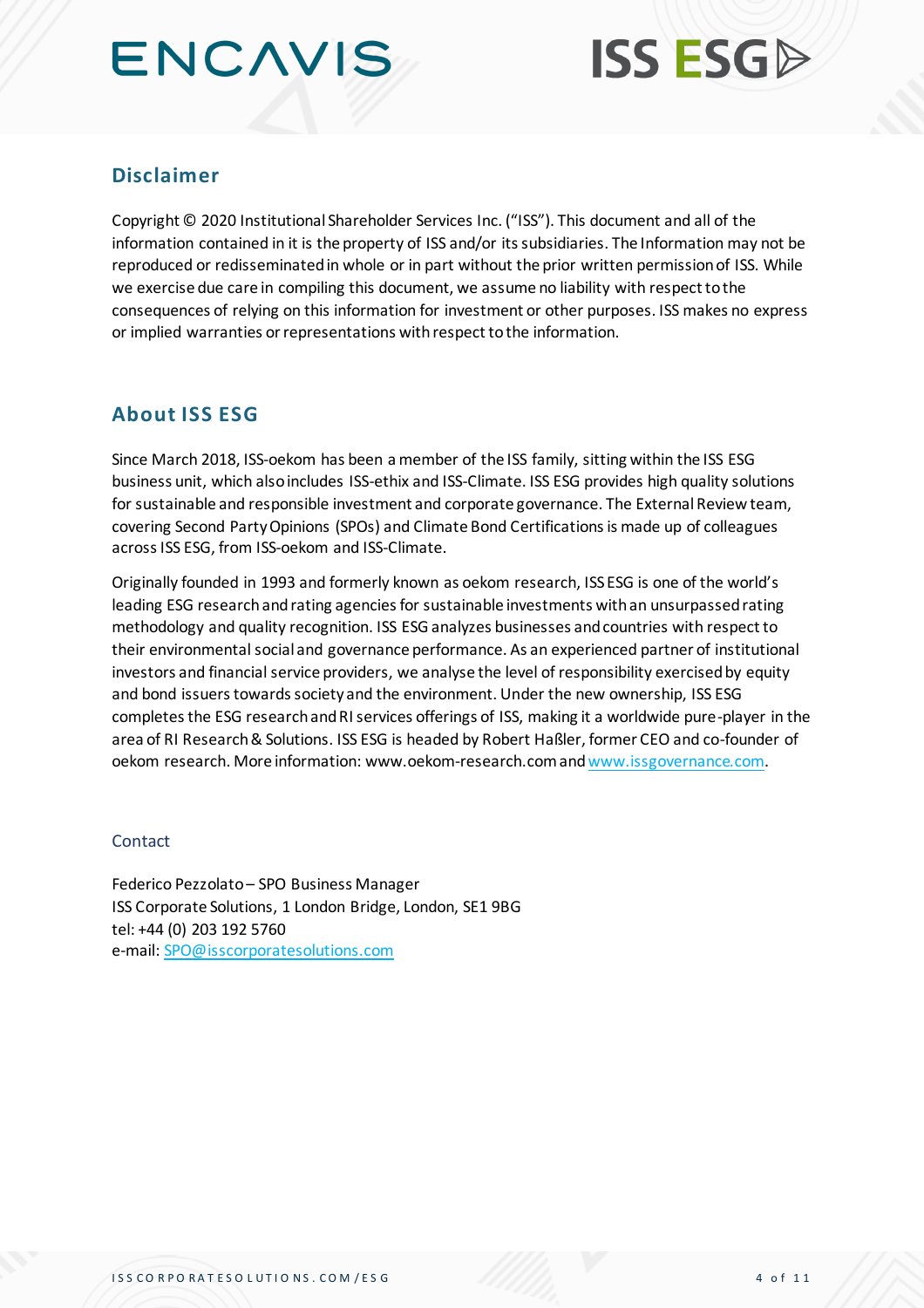



### ANNEX

Annex 1: Detailed Findings

Annex 2: Detailed Findings Solar Power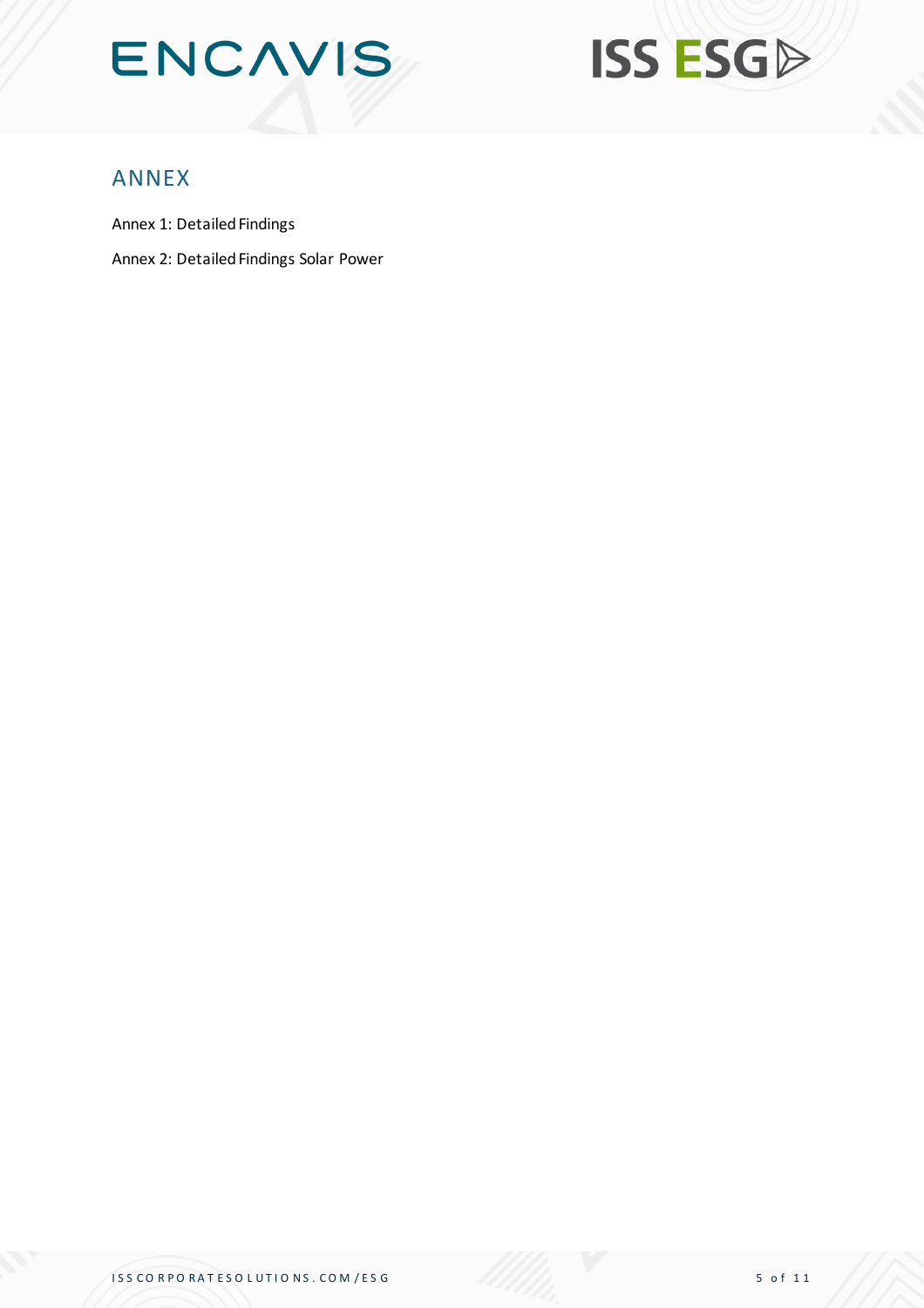

# **ISS ESGA**

# ANNEX 1: DETAILED FINDINGS

#### **4. NOMINATED PROJECTS & ASSETS**

|     | <b>REQUIREMENT</b>                                                                                                     | <b>FACTUAL FINDINGS</b>                                                                                                                                                                                                                                                                                                                                                                                                                                                                                                                                              | <b>ANALYSIS</b><br><b>AGAINST</b><br><b>REQUIREMENTS</b> |
|-----|------------------------------------------------------------------------------------------------------------------------|----------------------------------------------------------------------------------------------------------------------------------------------------------------------------------------------------------------------------------------------------------------------------------------------------------------------------------------------------------------------------------------------------------------------------------------------------------------------------------------------------------------------------------------------------------------------|----------------------------------------------------------|
| 4.1 | Decision-making<br>process to determine<br>the continuing<br>eligibility of<br>nominated projects<br>and assets        | Encavis AG has fully allocated the net proceeds of<br>the Green Schuldschein to onshore solar parks,<br>which are ground mounted and are located in<br>Spain. The funds have exclusively been used for<br>finance or re-finance.<br>All projected solar parks generate clean energy<br>with zero emissions. In some projects, the solar<br>parks and the transmission lines are designed to<br>have a net zero environmental impact. Further in<br>some projects, the construction of the plants<br>involves no movement of soil (holm oak<br>protection programme). |                                                          |
| 4.2 | Conformance with<br>the Bond's<br>documented<br>objectives and<br>requirements of Part<br><b>B</b> of the CBI Standard | The full amount of the net proceeds is distributed<br>to Eligible assets related to solar electricity<br>generation facilities that conform with the<br>relevant eligibility requirements under part B of<br>the Climate Bonds Standards.                                                                                                                                                                                                                                                                                                                            |                                                          |
| 4.3 | No double<br>nomination of<br>projects and assets                                                                      | The nominated assets are for new additional<br>assets only.<br>Not used funds were temporarily invested in<br>overnight and term deposit at investment grade<br>banks. All funds have been fully invested in 2019.                                                                                                                                                                                                                                                                                                                                                   |                                                          |

### **5. USE OF PROCEEDS**

|     | <b>REQUIREMENT</b>                                                      | <b>FACTUAL FINDINGS</b>                                                                                                                 | <b>ANALYSIS</b><br><b>AGAINST</b><br><b>REQUIREMENTS</b> |
|-----|-------------------------------------------------------------------------|-----------------------------------------------------------------------------------------------------------------------------------------|----------------------------------------------------------|
| 5.1 | Allocation of net<br>proceeds to<br>nominated<br>projects and<br>assets | The full amount of the net proceeds has been<br>allocated to onshore solar parks, which are ground<br>mounted and are located in Spain. |                                                          |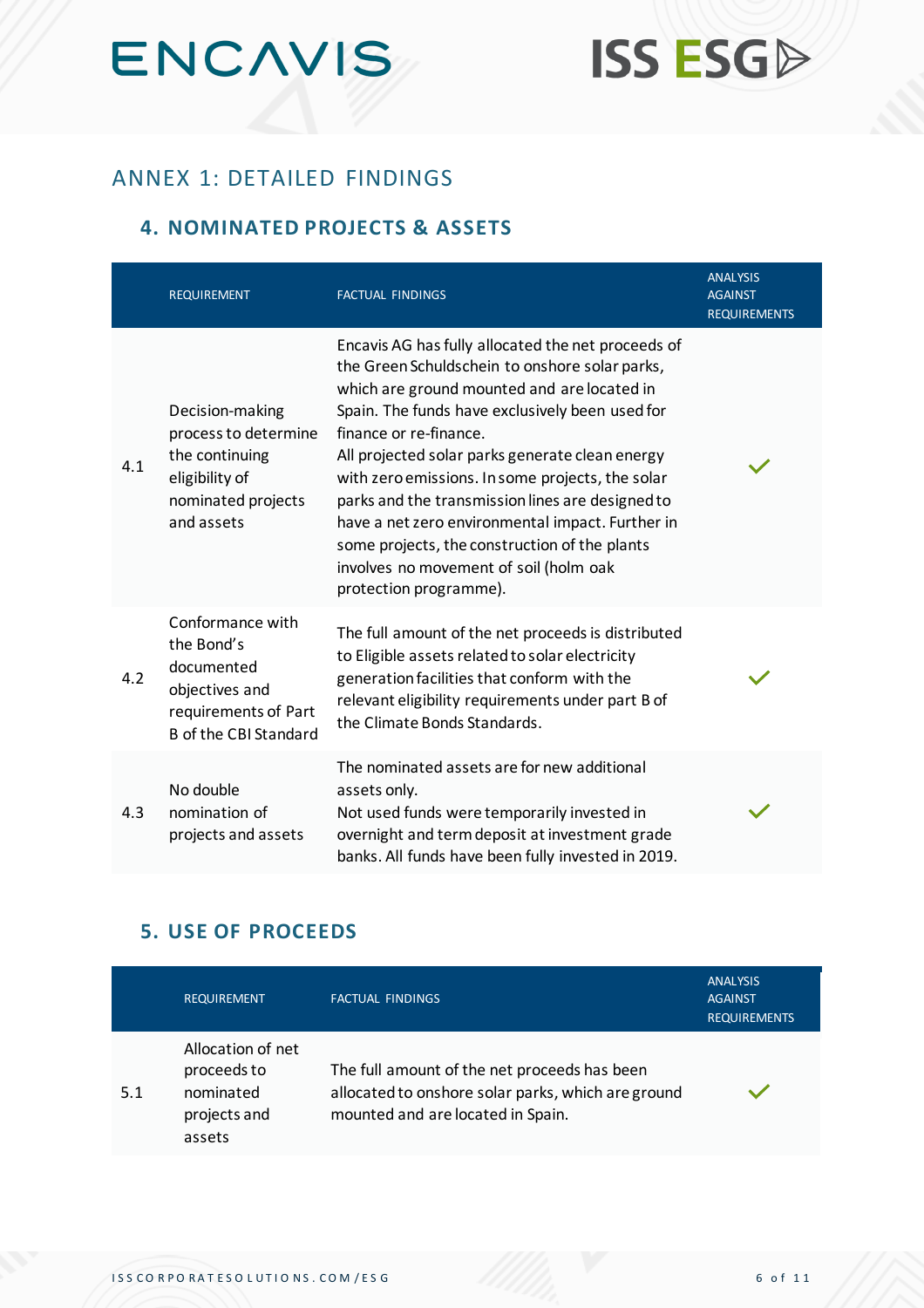



| 5.2 | Allocation of<br>funds within 24<br>months of<br>issuance of the<br>bond                | The net proceeds received on 12/09/2018 have<br>been invested within 8 months after issuance. The<br>final tranche was invested on 09/08/2019.                                                                                                                                                                                 |  |
|-----|-----------------------------------------------------------------------------------------|--------------------------------------------------------------------------------------------------------------------------------------------------------------------------------------------------------------------------------------------------------------------------------------------------------------------------------|--|
| 5.3 | Share of financing<br>and refinancing                                                   | The net proceeds of the Green Bond were<br>exclusively used to finance onshore solar parks<br>identified by Encavis AG.                                                                                                                                                                                                        |  |
| 5.4 | Tracking of<br>proceeds                                                                 | All fund activities are documented in Encavis AG's<br>book-keeping-system (eGecko). Further the funds<br>have been settled on sub-accounts and all cash<br>activities are documented in the bank account<br>statement. Encavis AG described every process and<br>uses of the funds in the yearly report to the<br>bondholders. |  |
| 5.5 | Net proceeds of<br>the loan and<br>investment to<br>nominated<br>projects and<br>assets | According to the allocation of proceeds report, the<br>net proceeds of the bond were not greater than<br>the amount invested in Nominated Assets &<br>Projects.                                                                                                                                                                |  |

# **6. NON-CONTAMINATION OF PROCEEDS**

|     | <b>REQUIREMENT</b>               | <b>FACTUAL FINDINGS</b>                                                                                                                                                                                                                                                                                                                                                                                                                                                                                                              | <b>ANALYSIS</b><br><b>AGAINST</b><br><b>REQUIREMENTS</b> |
|-----|----------------------------------|--------------------------------------------------------------------------------------------------------------------------------------------------------------------------------------------------------------------------------------------------------------------------------------------------------------------------------------------------------------------------------------------------------------------------------------------------------------------------------------------------------------------------------------|----------------------------------------------------------|
| 6.1 | Tracking of<br>proceeds          | The Net Proceeds have been credited to an extra<br>account. Payments for the nominated projects<br>have been made from a current account, which<br>was balanced from the extra account afterwards.<br>All fund activities are documented in Encavis AG's<br>book-keeping-system (eGecko). Further the funds<br>have been settled on sub-accounts and all cash<br>activities are documented in the bank account<br>statement. Encavis AG described every process<br>and uses of the funds in the yearly report to the<br>bondholders. |                                                          |
| 6.2 | Non-contamination<br>of proceeds | The nominated assets are for new additional<br>assets only.<br>Not used funds were temporarily invested in<br>overnight and term deposit at investment grade<br>banks. All funds have been fully invested to<br>Nominated Projects and Assets.                                                                                                                                                                                                                                                                                       |                                                          |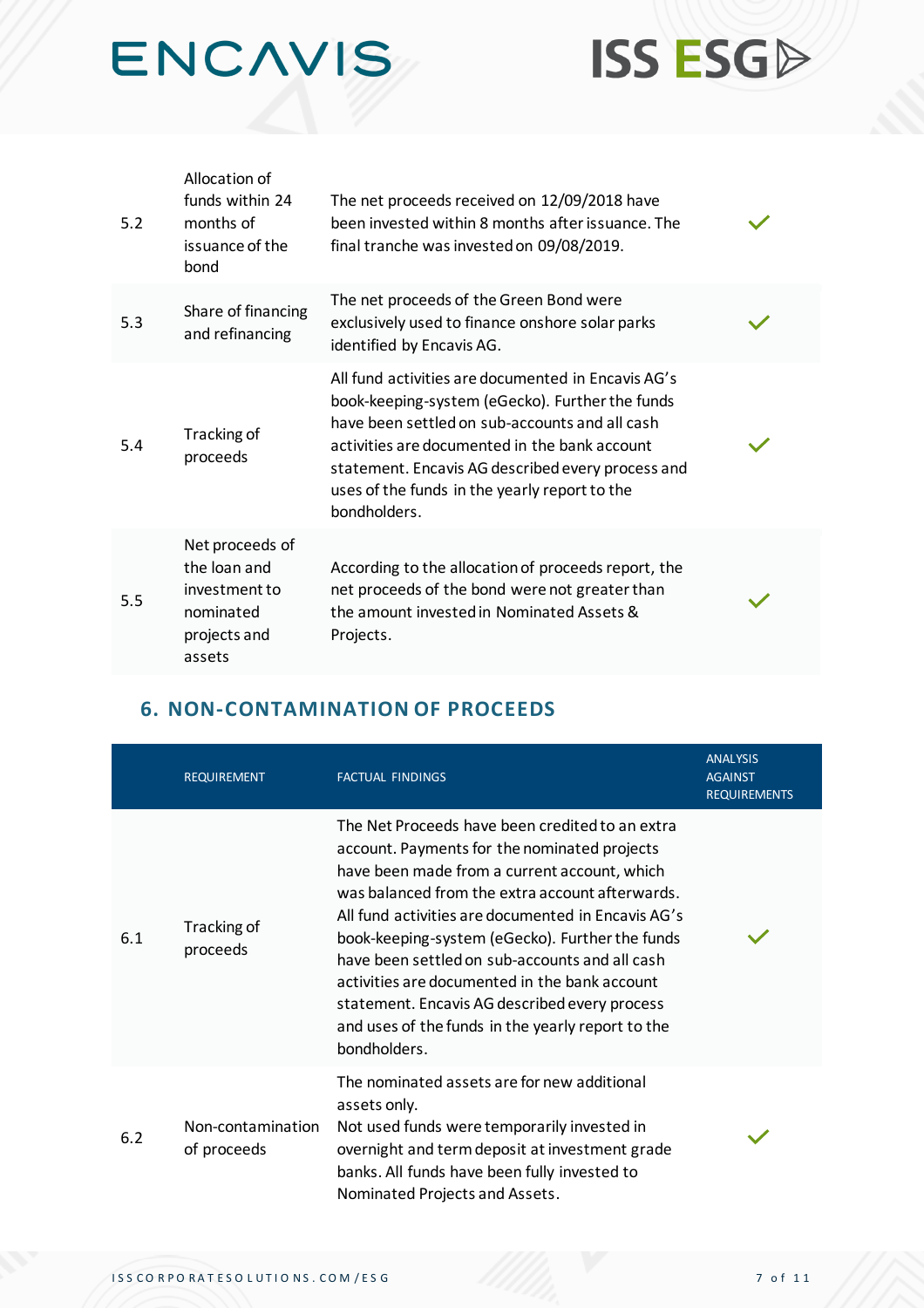



| 6.3 | Cases of force | Not applicable. All proceeds have been allocated. |  |
|-----|----------------|---------------------------------------------------|--|
|     | majeure        | $\sim$                                            |  |

### **7. CONFIDENTIALITY**

|     | <b>REQUIREMENTS</b>                        | <b>FACTUAL FINDINGS</b>                                                                                                                                                                                                                                                                                                                                                                                                                                                                                          | <b>ANALYSIS</b><br><b>AGAINST</b><br><b>REQUIREMENTS</b> |
|-----|--------------------------------------------|------------------------------------------------------------------------------------------------------------------------------------------------------------------------------------------------------------------------------------------------------------------------------------------------------------------------------------------------------------------------------------------------------------------------------------------------------------------------------------------------------------------|----------------------------------------------------------|
| 7.1 | Description of the<br>projects             | The full amount of the net proceeds is<br>distributed to Nominated Projects & Assets<br>related to the aforementioned categories<br>(see Page 1) and conform with the relevant<br>eligibility requirements under part B of the<br>Climate Bonds Standards.                                                                                                                                                                                                                                                       |                                                          |
| 7.2 | Disclosure of information<br>to the market | The reporting will be sent to the paying<br>agent (DZ Bank) on yearly basis, latest 6<br>month after year end. The first report will<br>be available end of March 2020 at earliest,<br>after providing the public annual reporting.<br>Afterwards, the paying agent will spread<br>the reporting to each lender.<br>All latest publications and company<br>presentations by Encavis AG are provided<br>under the following link:<br>https://www.encavis.com/en/investor-<br>relations/reports-and-presentations/ |                                                          |

### **8. REPORTING**

|     | <b>REQUIREMENTS</b>      | <b>FACTUAL FINDINGS</b>                                                                                                                                                                      | <b>ANALYSIS</b><br><b>AGAINST</b><br><b>REQUIREMENTS</b> |
|-----|--------------------------|----------------------------------------------------------------------------------------------------------------------------------------------------------------------------------------------|----------------------------------------------------------|
| 8.1 | Description of reporting | All latest publications and company<br>presentations by Encavis AG are provided<br>under the following link:<br>https://www.encavis.com/en/investor-<br>relations/reports-and-presentations/ |                                                          |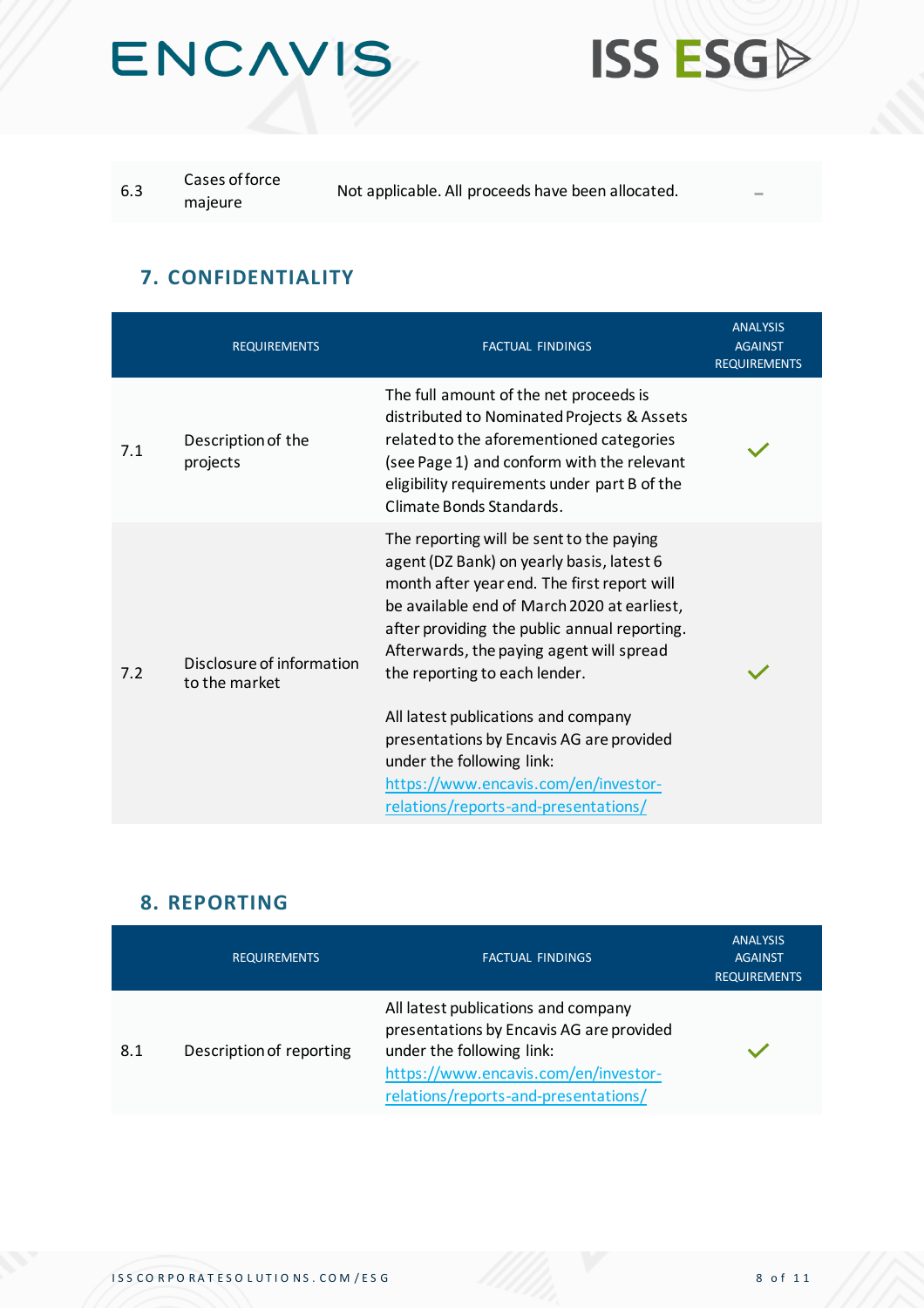



### **9. CLIMATE BOND TAXONOMY**

|     | <b>REQUIREMENTS</b>                  | <b>FACTUAL FINDINGS</b>                                                                                                                                                                                                                                    | <b>ANALYSIS</b><br><b>AGAINST</b><br><b>REQUIREMENTS</b> |
|-----|--------------------------------------|------------------------------------------------------------------------------------------------------------------------------------------------------------------------------------------------------------------------------------------------------------|----------------------------------------------------------|
| 9.1 | Matching of Climate Bond<br>category | The full amount of the net proceeds is<br>distributed to Nominated Projects & Assets<br>related to the aforementioned categories<br>(see Page 1) and conform with the relevant<br>eligibility requirements under part B of the<br>Climate Bonds Standards. |                                                          |

### **10. TECHNICAL CRITERIA**

|      | <b>REQUIREMENTS</b>                                | <b>FACTUAL FINDINGS</b>                                                                                                                                                                                                                                    | <b>ANALYSIS</b><br><b>AGAINST</b><br><b>REQUIREMENTS</b> |
|------|----------------------------------------------------|------------------------------------------------------------------------------------------------------------------------------------------------------------------------------------------------------------------------------------------------------------|----------------------------------------------------------|
| 10.1 | Sector-specific eligibility<br>criteria            | The full amount of the net proceeds is<br>distributed to Nominated Projects & Assets<br>related to the aforementioned categories<br>(see Page 1) and conform with the relevant<br>eligibility requirements under part B of the<br>Climate Bonds Standards. |                                                          |
| 10.2 | Bonds covering several<br>sector-specific criteria | Not applicable.                                                                                                                                                                                                                                            | $\sim$                                                   |

### **11. PROJECT HOLDING**

|      | <b>REQUIREMENTS</b>                                                                                     | <b>FACTUAL FINDINGS</b>                                                                                                                        | <b>ANALYSIS</b><br><b>AGAINST</b><br><b>REQUIREMENTS</b> |
|------|---------------------------------------------------------------------------------------------------------|------------------------------------------------------------------------------------------------------------------------------------------------|----------------------------------------------------------|
| 11.1 | Holding of assets with a<br>fair market value at least<br>of the original amount at<br>time of issuance | The value of assets selected is equal to<br>principal amount of bond issuance.<br>No additional Nominated Projects and<br>Assets are foreseen. |                                                          |

### **12. SETTLEMENT PERIOD**

|      | <b>REQUIREMENTS</b>                                                       | <b>FACTUAL FINDINGS</b>                                                                                        | <b>ANALYSIS</b><br><b>AGAINST</b><br><b>REQUIREMENTS</b> |
|------|---------------------------------------------------------------------------|----------------------------------------------------------------------------------------------------------------|----------------------------------------------------------|
| 12.1 | Description of the process<br>and timeline of<br>distribution of proceeds | The full amount of the net proceeds has<br>been allocated to Nominated Projects &<br>Assets as of August 2019. |                                                          |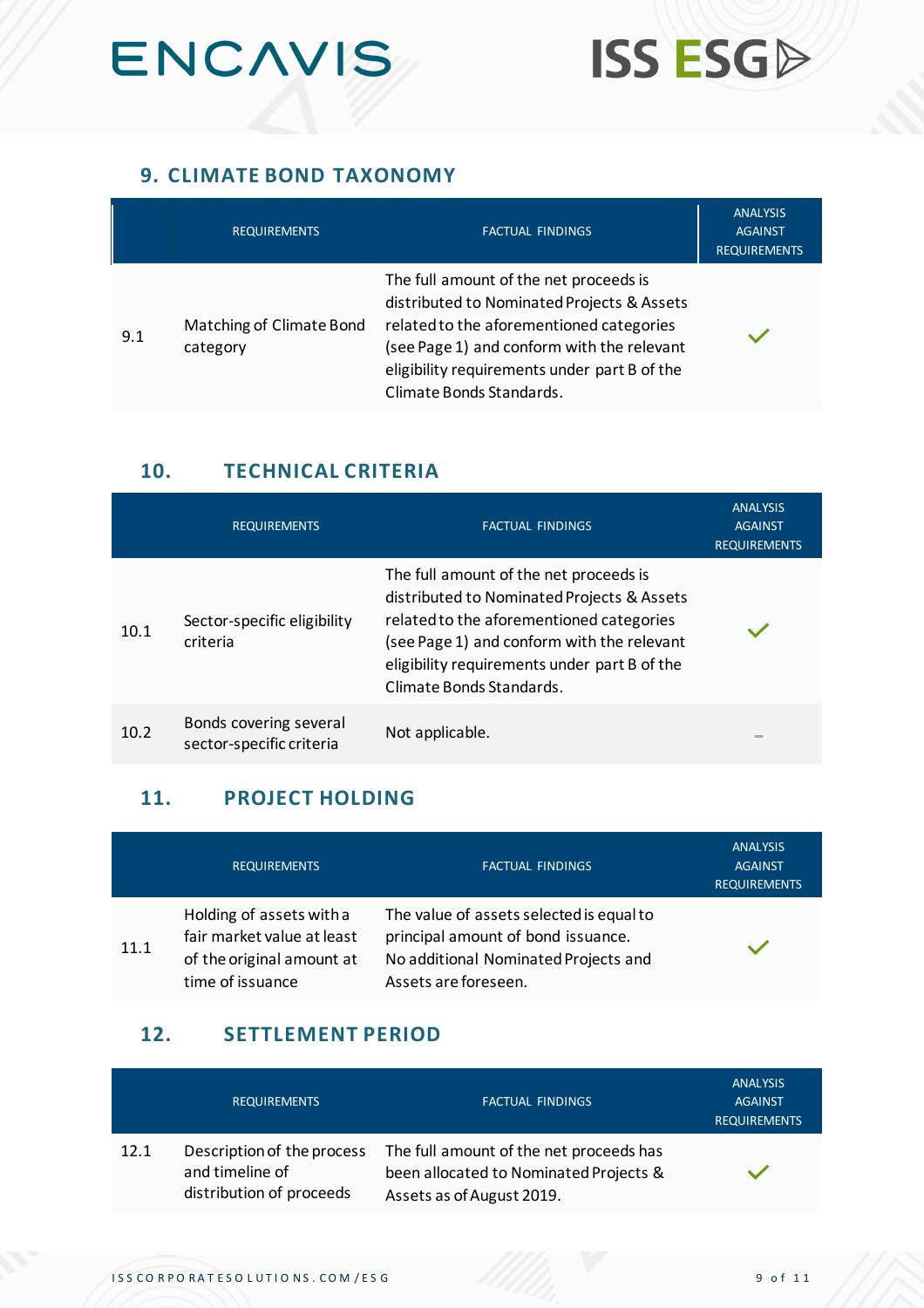



Not applicable. The full amount of the net proceeds has been allocated to Nominated Projects & Assets as of August 2019

-

**ISS ESGP** 

### **13. EARMARKING**

|      | <b>REQUIREMENTS</b>                                 | <b>FACTUAL FINDINGS</b>                                                                                                                              | <b>ANALYSIS</b><br><b>AGAINST</b><br><b>REQUIREMENTS</b> |
|------|-----------------------------------------------------|------------------------------------------------------------------------------------------------------------------------------------------------------|----------------------------------------------------------|
| 13.1 | Description of<br>internal<br>earmarking<br>process | Encavis AG has set up a register and has put<br>internal systems in place to track the outstanding<br>proceeds of its Green Schuldschein internally. |                                                          |